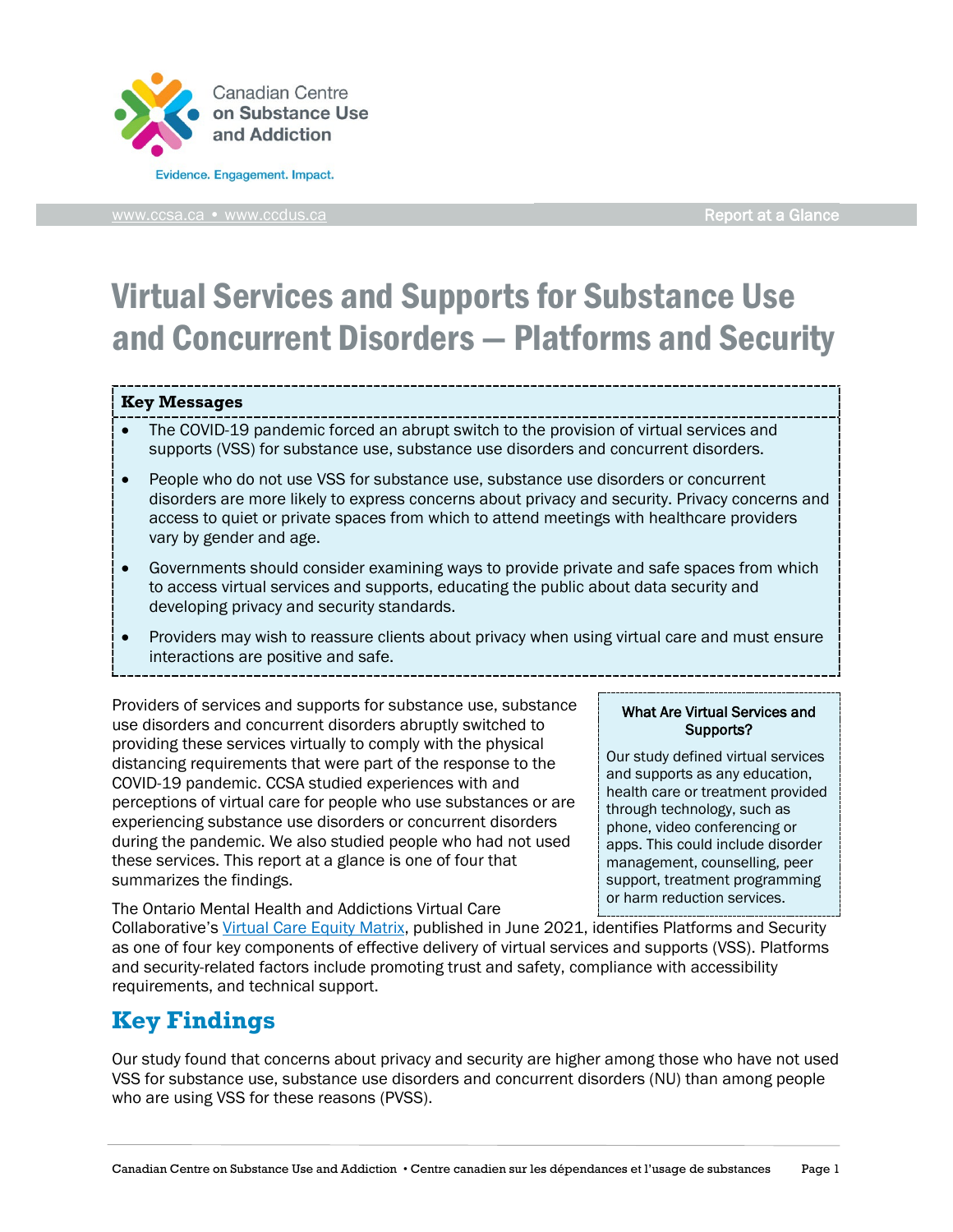

#### Figure 1: Percentage of respondents who agreed with statements about VSS

*Note.* \* indicates significance differences between groups at *p* < .05

Overall, less than half of respondents in either group had concerns about the privacy and security of their health data or information due to the platform being used. Only a third agreed that they had concerns about the ability of their healthcare provider to ensure privacy during sessions.

Fewer than a third of respondents in either group agreed that the lack of access to a quiet place free of noise and disruptions poses a barrier to using VSS. A similar proportion agreed that they lacked a safe space for VSS or lacked a private space where they could talk with a healthcare provider or access services and supports. However, PVSS were more likely to note these barriers.

## **Subpopulations**

Among NU, those who identified as women were more likely than those who identified as men to agree that the lack of access to a quiet place free of noise and disruptions posed a barrier to using VSS. Men were more likely than women to agree that their healthcare practitioner could not ensure privacy during sessions.



#### Figure 2: Barriers reported by NU respondents by gender

*Note.* \* indicates significant differences between groups at *p* < .5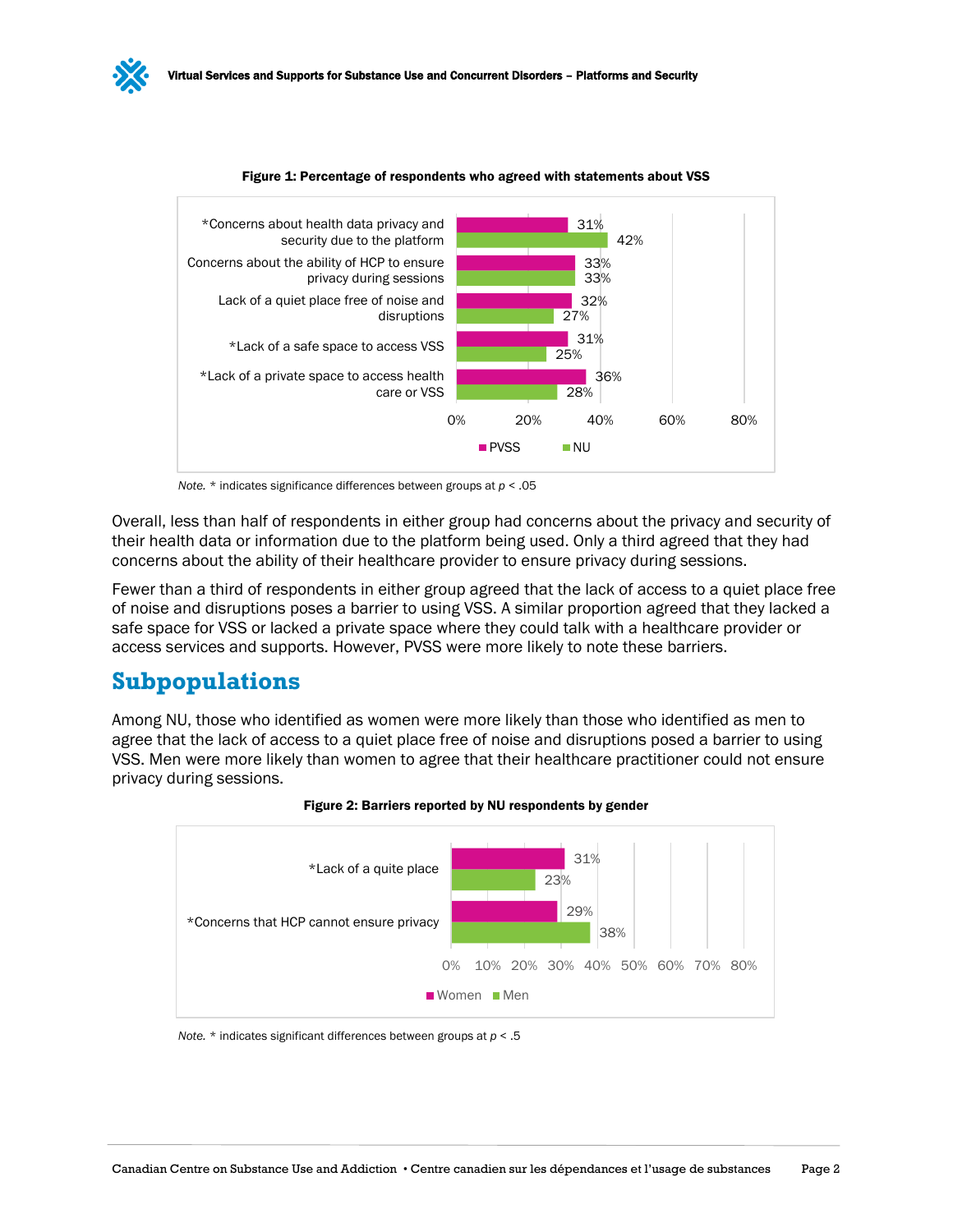

Figure 3: Barriers reported by NU respondents by age groups

*Note.* A indicates significant difference between 18–34 and 35–54 at *p* < .05. B indicates significant difference between 18–34 and 55 and older at *p* < .05. C indicates significant difference between 35–54 and 55 and older at *p* <.05.

Concerns about security and privacy appear to differ by age. Among the NU:

- Adults aged 18 to 34 years were more likely than adults aged 55 years and older to be comfortable with accessing medical records online, using VSS for counselling or therapy, or to attend a peer support meeting, such as Alcoholics Anonymous.
- Adults aged 55 years and older were more likely than those aged 35 to 54 years to agree that concerns about the privacy and security of health data due to the platform being used posed a barrier.
- Adults in progressively older age groups were less likely to agree that the lack of access to a quiet place posed a barrier to using VSS.
- Adults aged 18 to 34 years were more likely than those in other age groups to agree that the lack of a safe or private space where they could talk with a healthcare provider or access VSS was a barrier.

#### Among PVSS:

- Adults aged 35 to 54 years were the most likely to agree that privacy and security of health data due to the platform being used posed a barrier and to be concerned about session privacy.
- Adults aged 55 years and older were less likely than those in the other age groups to agree that the lack of access to a quiet, private place or a safe space posed a barrier to using VSS.

Providers also indicated that priority populations and those at greater risk of homelessness, poverty and problematic substance use were less likely than others to have private safe spaces and security concerns. Providers also stated that red tape around navigating privacy and data issues hampered their efforts.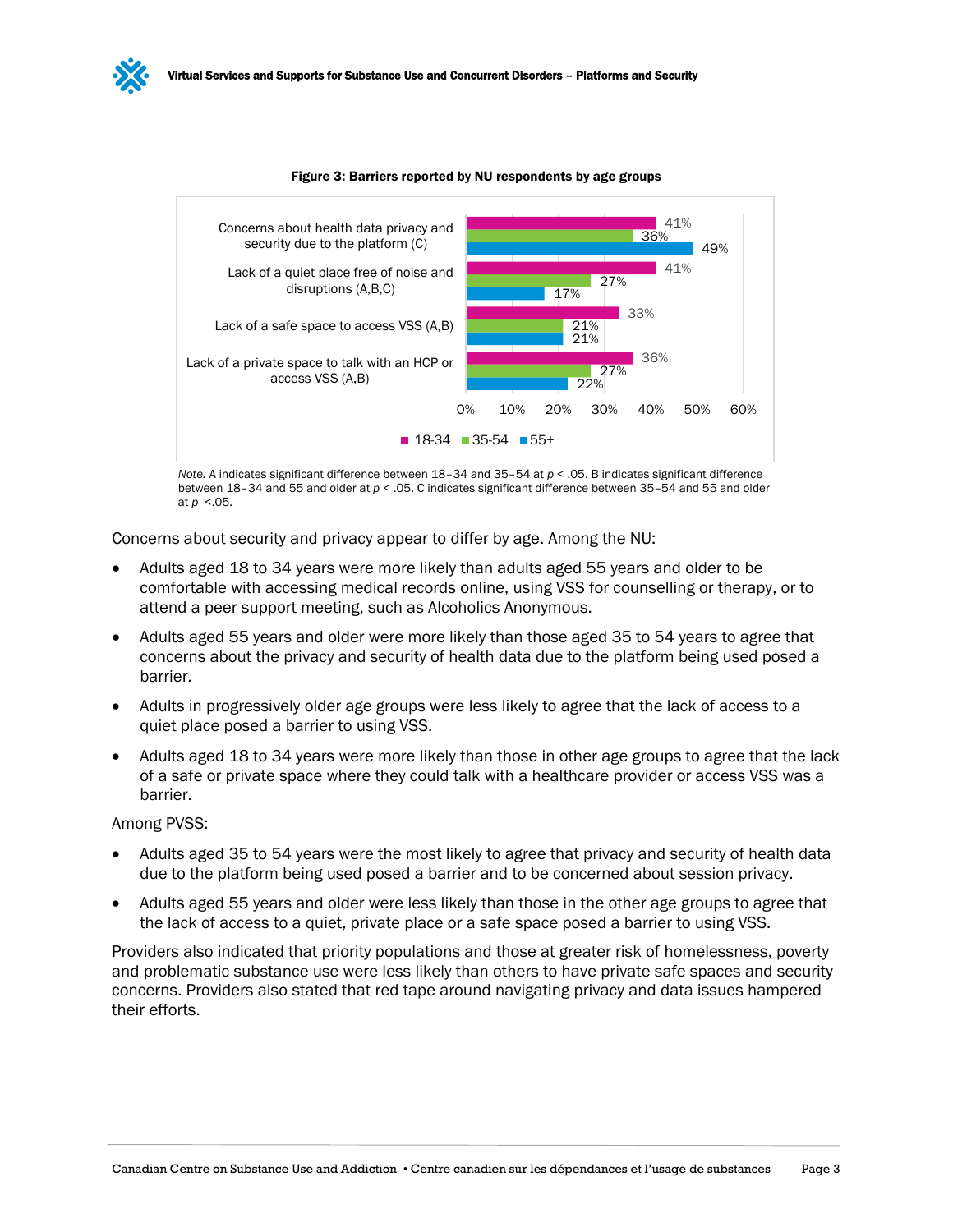



Figure 4: Percentage of PVSS respondents who agreed with statements about VSS by age group

*Note.* A indicates significant difference between 18–34 and 35–54 at *p* < .05. B indicates significant difference between 18-34 and 55 and older at  $p <$  .05. C indicates significant difference between 35-54 and 55 and older at *p* <.05.

## **Calls to Action**

Our research findings will inform the development of future VSS to address a potential increase in demand and to improve the experiences of both clients and practitioners.

Governments should consider:

- Examining ways to provide quiet, safe and private spaces to access virtual care from, such as spaces in public libraries or community centres.
- Educating the public about the safety, security and privacy of VSS.
- Developing standards for privacy and security, and disseminating them widely.

Providers should consider:

- Directly addressing privacy concerns with clients, reassuring them with information and using a person-centred approach.
- Moderating online forums, meetings and social networking sites to ensure a positive experience; countering disinformation; and protecting users from harmful comments.

## **Find Out More**

Read the full report, *[Client and Practitioner Experiences and Perceptions of Virtual Services and](https://www.ccsa.ca/client-and-practitioner-experiences-and-perceptions-virtual-services-and-supports-substance-use-or)  [Supports for Substance Use or Concurrent Disorders During the COVID-19 Pandemic](https://www.ccsa.ca/client-and-practitioner-experiences-and-perceptions-virtual-services-and-supports-substance-use-or)*, for more information about our research, including methods, findings and references. Three other reports at a glance present our [General Findings](https://www.ccsa.ca/virtual-services-and-supports-substance-use-and-concurrent-disorders-general-experiences-report) and our findings about [Establishing and Strengthening Virtual](https://www.ccsa.ca/virtual-services-and-supports-substance-use-and-concurrent-disorders-establishing-and-strengthening)  [Relationships,](https://www.ccsa.ca/virtual-services-and-supports-substance-use-and-concurrent-disorders-establishing-and-strengthening) and [Connectivity and Equipment.](https://www.ccsa.ca/virtual-services-and-supports-substance-use-and-concurrent-disorders-connectivity-and-equipment)